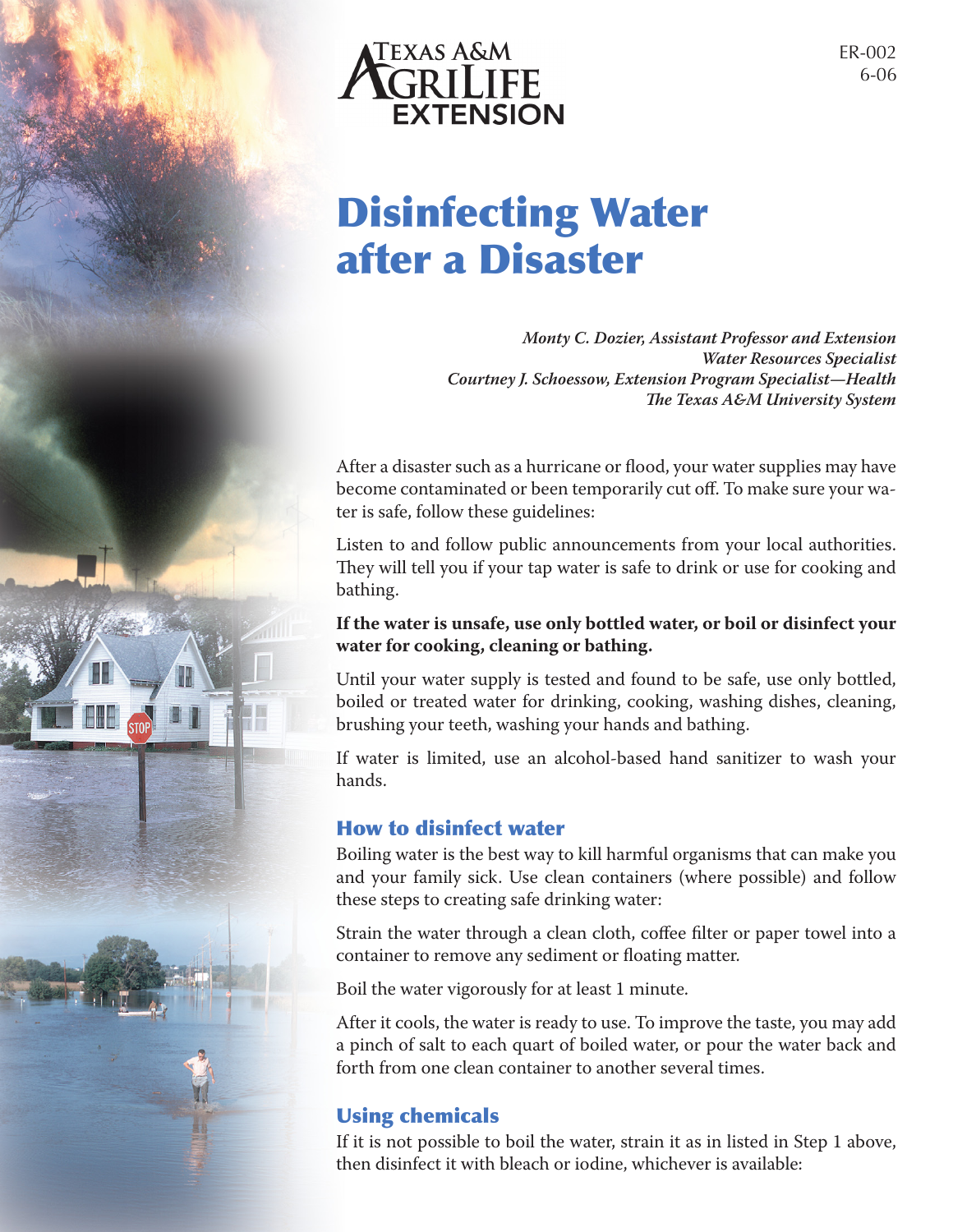| <b>Available chlorine</b> | Drops to be added per quart | Clear water  Cloudy water |
|---------------------------|-----------------------------|---------------------------|
| 1 percent                 | 10                          | 20                        |
| 4 to 6 percent            |                             |                           |
| 7 to 10 percent           |                             |                           |

*Liquid chlorine bleach (from the home laundry or grocery store).* Use common, unscented household laundry bleach. Read the product label to find percentage of chlorine and use this table to determine how much bleach to add to the water:

- Add bleach to the water and stir or shake the container thoroughly.
- Let the water stand for 30 minutes. If you can smell a slight chlorine odor, the water should be safe.
- • If you cannot smell a slight chlorine odor, repeat the dosage and let the water stand for 15 more minutes before using it.

#### *Tincture of iodine (from a medicine chest or first aid kit).*

- For clear water, add 5 drops of iodine per quart of water. If the water is cloudy, add 10 drops of iodine per quart of water.
- • Let the mixture stand for 30 minutes, after which water should be safe to use.

## Private water supplies

If you have your own water supply, such as a well, cistern, spring or other private source, ask your health department or Texas Cooperative Extension office to inspect it for sanitary quality and to show you how to keep it safe.

You should also have your water tested for disease-causing bacteria such as *E. coli* or total or fecal coliforms. These and other bacteria can cause many diseases in people.

Under normal conditions if your water system is properly built and maintained, you can be confident that your water is safe to drink. However, under emergency or disaster conditions, particularly during floods, these sources may become dangerous to use. Unless you are assured otherwise by test results, you should presume that during a disaster, *no water is safe, and disinfect all water during such emergencies.*

## Emergency sources of water

If water is hard to find, try:

#### **Water sources in and around your home**

- Water heaters: Turn off the power that heats the tank and let the tank cool. Place a container under the tank and open the drain valve at the bottom. Don't turn the tank back on until utility services are restored.
- Toilet tank: The water in the tank (not the bowl) is safe to drink unless chemical treatments have been added.
- • Water pipes: Release the air pressure into the plumbing system by turning on the faucet at the highest point in the house. Then drain the water from the lowest faucet.
- Outside: Rainwater and water from coiled garden hoses can be used after it is disinfected.

#### **Other water sources**

If you must use an emergency water source, you can consider underground water, such as that obtained from wells or springs, or surface water, such as from a creek or lake. Underground water is less likely to contain contamination harmful to your health than is than water from surface sources.

However, if underground water is unavailable, you may use surface water from a creek, river, lake or pond, in that order. If possible, obtain surface water upstream from inhabited areas and dip it from below the surface

Avoid water that has a dark color, emits an odor or contains floating materials; these characteristics may indicate that the water is polluted.

Remember: When you are unsure of its quality, *disinfect all water before consuming it.* 

#### **Do not disinfect or drink water when it:**

- Is dark in color
- • Has an odor
- • Contains floating material
- • Contains chemicals from a spill such as oil or gas

## Storing water in containers

Store disinfected water in clean, sanitary glass or plastic containers. Plastic containers are good because they are lightweight and unbreakable.